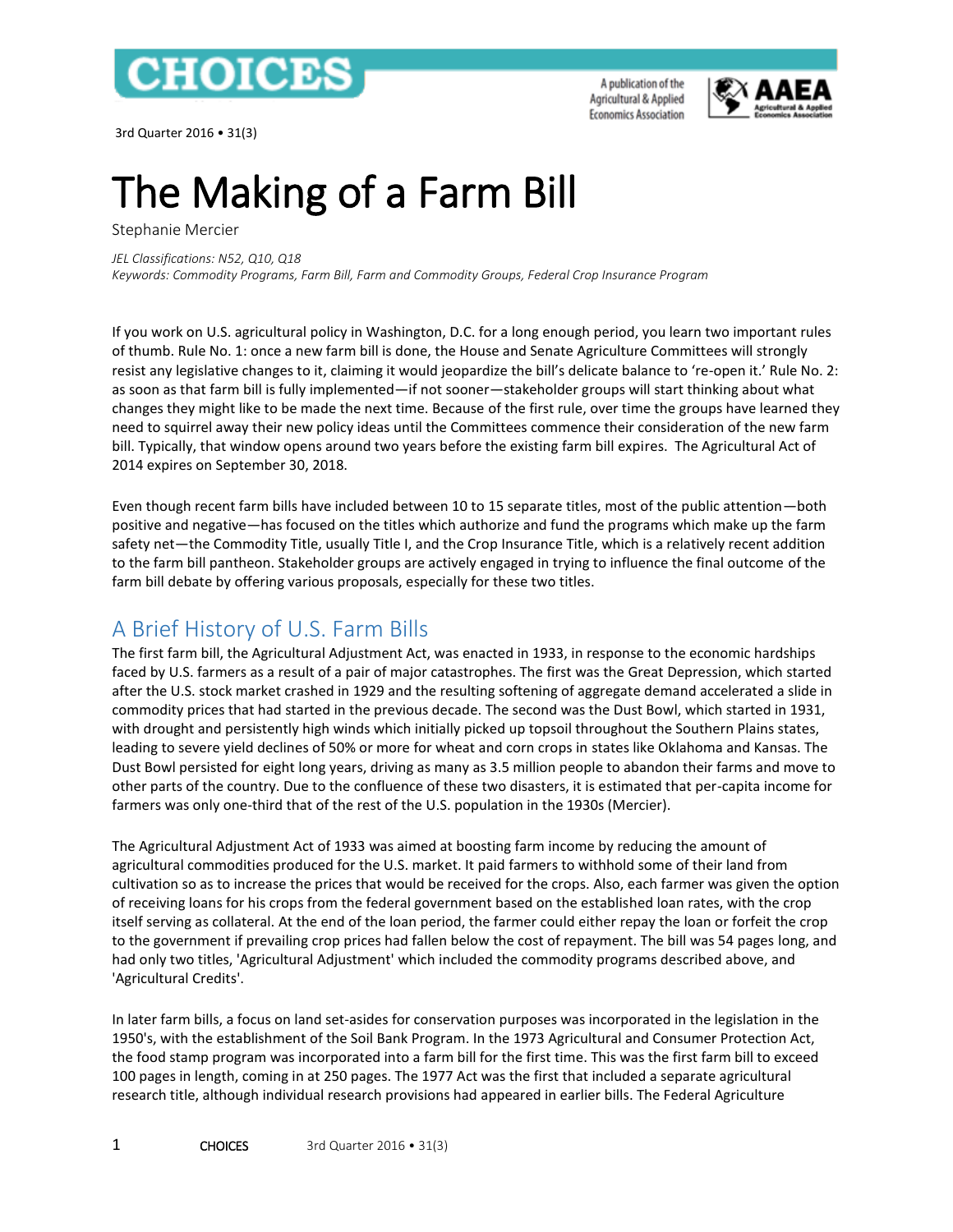Improvement and Reform Act of 1996 was the first to consolidate all commodity program provisions into one title—in previous bills, dairy, wool and mohair, wheat and feed grains, cotton, rice, peanuts, soybeans, sugar, and general commodity provisions all had their own titles (Schertz and Doering). The Farm Security and Rural Investment Act of 2002 added an energy title, and the Food, Conservation, and Energy Act of 2008 added separate crop insurance and horticultural crop titles.

The addition of titles that incorporated new sets of policy issues over the years reflects two related phenomena: First, it reflects the recognition that farm policy needs to be about more than just producing more and more commodities, that is, the supply aspect. In order to balance the market, farm bills also need to address expanding or finding new outlets for the products, on the demand side. Second, it also reflects the fact that agricultural productivity gains and other socio-demographic factors over the decades increasingly had led to a shrinking of the area of the country where agriculture accounted for a significant share of economic activity. Consequently, in order to maintain political support for farm bills, more policy issues were pulled in to garner and maintain interest in the legislation by both rural and urban members of Congress.

Since the first farm bill in 1933, there have been 16 more like it over the past eight plus decades, with a new one enacted every five years on average. The longest gap between two farm bills was nine years, between 1956 and 1965, and the shortest gap was one year, between 1948 and 1949. Most farm bill provisions are designed to expire at the end of a given bill, so as to give the House and Senate Agriculture Committees the impetus to re-examine the policies periodically in light of changes in market environments over the medium term. The Committees have also chosen to leave so-called permanent legislation, primarily the commodity provisions of the Agricultural Act of 1949, in place rather than repeal it, with their authority temporarily suspended for the term of that farm bill. This practice helps to create additional pressure to have a new farm bill in place when the old one expires, or at least be prepared to extend the old farm bill. If Congress failed to take either step, the programs from 1949 would kick back in. Those programs would support key commodities at prices from more than 100 years ago, adjusted for inflation. For example, the so-called parity price for corn as of January 2016 was \$13 per bushel, while the U.S. market price was about \$3.70 per bushel.

#### Major Stakeholder Groups for the Commodity and Crop Insurance Titles

There are different organizations representing the political interests of producers of nearly every major and minor crop and livestock type in this country, plus a couple of general farm organizations which represent broad crosssections of producers. It is not uncommon for farmers to belong to more than one farm or commodity group at the same time. Chief among them in both numbers of farmers represented and in its ability to influence the farm bill process is the American Farm Bureau Federation (AFBF). With organizations in every state—plus Puerto Rico—and in most of the nation's 3,007 counties, AFBF reported its membership at about 5.9 million as of 2015. In policy terms, AFBF is viewed as a relatively mainstream organization by U.S. farmers in most regions of the country, who tend to be politically conservative and vote Republican. An Agri-Pulse Farm and Rural Poll taken right before the 2012 general election found that 78% of farmers planned to vote for the Republican presidential candidate. The other main general farm organization, the National Farmers Union (NFU), is viewed as more politically liberal and has its core of support in a handful of Plains States such as North and South Dakota, Minnesota, Colorado, and Montana, although it has members in 33 states. NFU was established in 1902, and AFBF in 1919.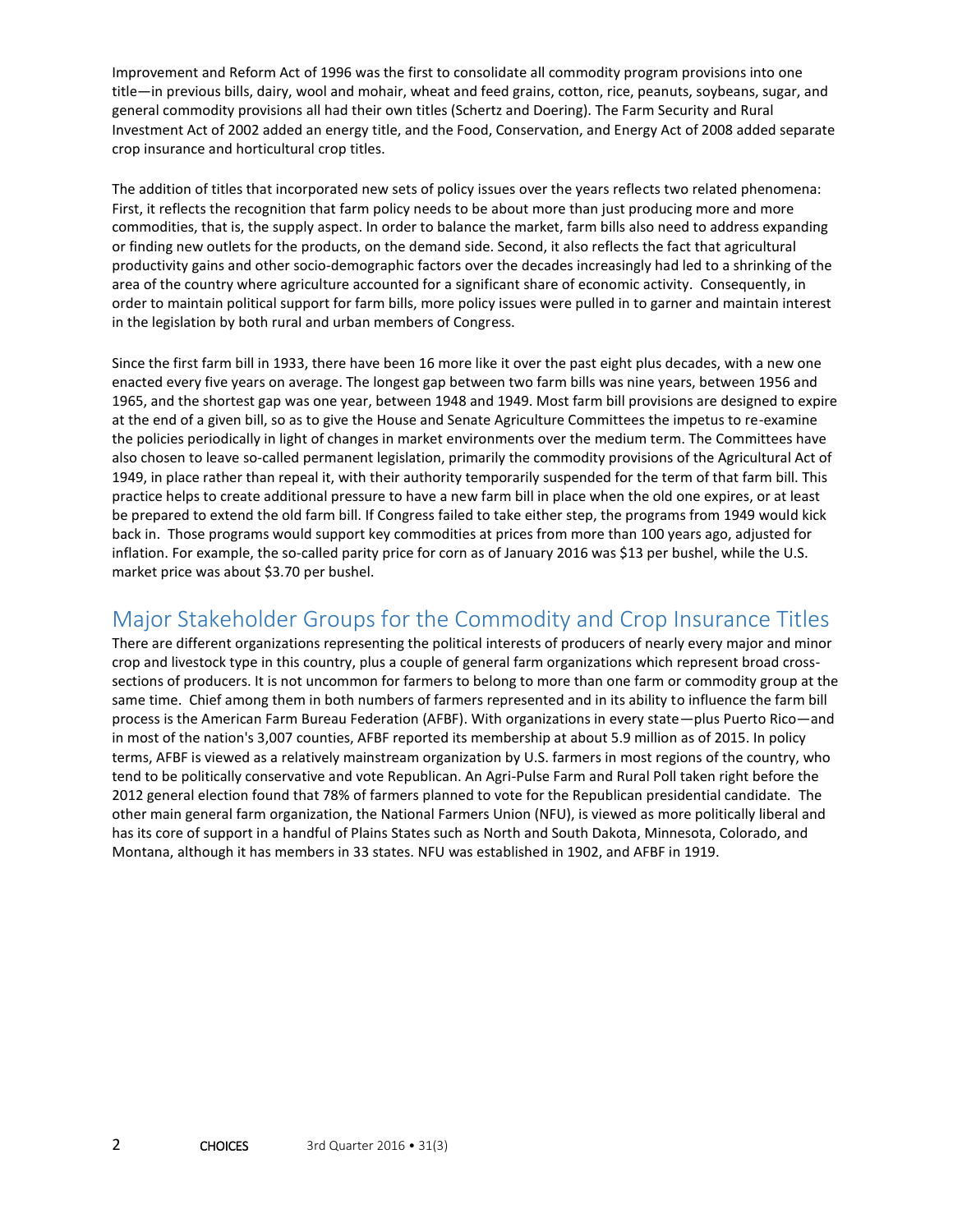Also influential in the Farm Bill process are the groups which represent producers of the row crops who receive the bulk of the benefits from the commodity and crop insurance titles. The largest groups—in terms of crop acreage harvested—include the National Corn Growers Association (NCGA), the American Soybean Association (ASA), the National Association of Wheat Growers (NAWG), and the National Cotton Council (NCC) (Table 1). Within the livestock sector, only dairy farmers receive direct support from programs included in the commodity title. Their main national organization is the National Milk Producers Federation. To the extent that other livestock groups engage in farm bill issues, such as the National Cattlemen's Beef Association and the National Pork Producers Council, they tend to focus on programs in the conservation title which help pay for manure management and on trade promotion programs such as the Market Access Program and the Foreign Market Development Program in the trade title. After the federal crop insurance program was pulled into the farm bill process starting with the 2008 Farm Bill to make it easier to shift funding between the two safety net titles, organizations representing crop insurance companies and agents—which also employ agricultural economists—also became key stakeholder groups in the process as well. Prior to that bill, crop insurance had been addressed in separate legislation, since the underlying authority for the program does not expire periodically the way most other farm bill programs do. The 2014 Farm Bill, the latest in the series, contains 12 titles in 949 pages of legislative text.

| Table 1: Ney information on Major 0.5. Farm and Commodity Groups<br>Number of States<br>Name |                             |                 |                       |                  |
|----------------------------------------------------------------------------------------------|-----------------------------|-----------------|-----------------------|------------------|
|                                                                                              | Organization<br>Established |                 | Membership            | Crop acreage     |
|                                                                                              |                             | represented     | numbers               | harvested (2015) |
| American Farm                                                                                | 1919                        | 50              | 5.9 million (includes | NA               |
| Bureau Federation                                                                            |                             |                 | non-farmers insured   |                  |
| (AFBF)                                                                                       |                             |                 | by AFBF)              |                  |
| National Farmers                                                                             | 1902                        | 33              | 300,000               | NA               |
| Union (NFU)                                                                                  |                             |                 |                       |                  |
| National Corn Growers                                                                        | 1957                        | 48              |                       |                  |
| Association (NCGA)                                                                           |                             |                 | 40,000                | 80.7 million     |
|                                                                                              |                             |                 |                       |                  |
| American Soybean                                                                             | 1920                        | 25              | 21,000                | 81.8 million     |
| Association (ASA)                                                                            |                             |                 |                       |                  |
|                                                                                              |                             |                 |                       |                  |
| National Association                                                                         | 1950                        | 20              | 21,000                | 47.1 million     |
| of Wheat Growers                                                                             |                             |                 |                       |                  |
| (NAWG)                                                                                       |                             |                 |                       |                  |
| National Cotton                                                                              | 1938                        | NA <sup>1</sup> | 28,000                | 8.1 million      |
| Council (NCC)                                                                                |                             |                 |                       |                  |
|                                                                                              |                             |                 |                       |                  |
| National Pork                                                                                | 1964                        | 43              | 68,000                | <b>NA</b>        |
| Producers Council                                                                            |                             |                 |                       |                  |
| (NPPC)                                                                                       |                             |                 |                       |                  |
|                                                                                              |                             |                 |                       |                  |
| National Cattlemen's<br>Beef Association                                                     | 1898                        | 45              | 230,000               | NA               |
| (NCBA)                                                                                       |                             |                 |                       |                  |
|                                                                                              |                             |                 |                       |                  |
| National Milk                                                                                | 1916                        | NA <sup>2</sup> | 32,000                | NA               |
| Producers Federation                                                                         |                             |                 |                       |                  |
| (NMPF)                                                                                       |                             |                 |                       |                  |
|                                                                                              |                             |                 |                       |                  |

#### [Table 1: Key Information on Major U.S. Farm and Commodity Groups](http://www.choicesmagazine.org/magazine/fig/Briggeman_1_full.jpg)

*<sup>1</sup>NCC represents the entire cotton supply chain, not just growers.*

*2NMPF consists of member cooperatives, some of which cross state lines.*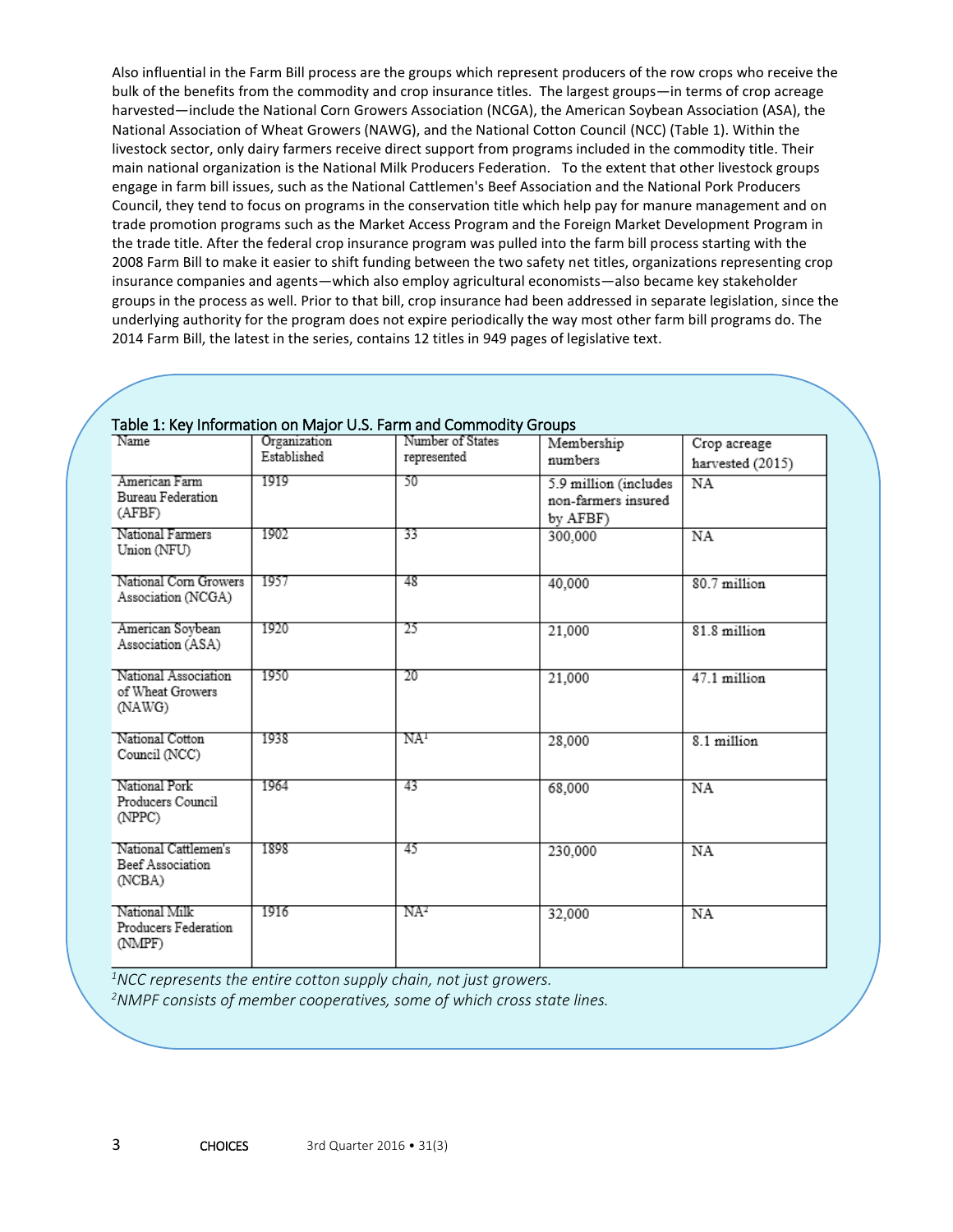# Stakeholder Group Participation in the Farm Bill Process

The starting point for this process is that all the farm and commodity groups listed above share a basic viewpoint- that having a farm bill is a good thing, for their members and the country. Occasionally, groups which share a number of members in common will work together, such as NCGA and ASA working on a revenue program for the 2014 Farm Bill. They also recognize that they need allies outside of production agriculture to keep the farm bill cycle going, which is why they joined nutrition advocacy groups in opposing the effort by conservative House Republicans in 2013 to split the nutrition programs, such as the Supplemental Nutrition Assistance Program (SNAP), away from the rest of the farm bill. In March 2016, an informal coalition of 254 different local, state, and national organizations with interests in commodity programs, conservation, nutrition, agricultural research, rural development, agricultural credit, and crop insurance signed a joint letter to the chairs and ranking members of the House and Senate Budget Committees and Appropriations Committees, calling on them to refrain from demanding cuts to farm bill programs as part of the fiscal 2017 budget process. These groups with disparate interests may sometimes fight over the pot of money available under the farm bill or over specific policy issues, but they all support its continuation.

For such groups, the initial steps they take in their own deliberations are typically two fold. First, they solicit ideas from members on how perceived problems with the previous farm bill might be addressed, either informally at the state level or through member committees specifically assigned to such a task. For example, NCGA has a longestablished Public Policy Action Team (PPAT), which currently consists of 15 grower members—members of state Corn Grower Boards—and several NCGA professional staff, charged with keeping an eye on federal agricultural policy and regulation on farm and risk management programs. The PPAT members regularly meet with federal policymakers and other thought leaders on agricultural policy to get a sense of how the range of policies and programs affect the corn sector. Most of the organizations have professional staff at both the state and national levels who work to flesh out these ideas.

Once a menu of policy options has been generated, U.S. farm and commodity organizations typically follow one of two paths in determining their policy priorities for an upcoming farm bill debate. Most of the groups have annual state conventions late in the calendar year where policy ideas are proposed and voted on by delegates. Those proposals that gain support at the state level are then forwarded to the national headquarters of the organization and placed on the agenda for possible votes at the next national meeting. For example, the various state Farm Bureaus hold their annual meetings in November or December, and then AFBF holds its annual meeting in January after that.

The policy proposals considered at such meetings do not always focus solely on farm bill issues. The debate and votes on the lengthy list of policy resolutions typically occupy a full day at the AFBF annual meetings. For example, the list of issues considered by voting delegates to their 2007 annual meeting, held right at the beginning of the debate that ended with the 2008 farm bill, included the following:

- the Countercyclical and Direct Payment Programs from the 2002 Farm Bill (support)
- funding the next farm bill at 2002 levels (support)
- non-trade-distorting assistance for specialty crop growers that would qualify as 'Green Box' under WTO rules on domestic support (support)
- standing agricultural disaster assistance program(oppose)
- comprehensive immigration reform, including an improved H2A guest worker visa program (support)
- voluntary animal identification program (support)
- voluntary country of origin labeling program (support)
- regulation of agricultural dust under the Clean Air Act (oppose)
- development of animal cloning (support).

Such a process is typical for U.S. farm and commodity groups as they seek to develop their own ideas of what should be included in the next farm bill. However, because the need to react to changing market conditions or implementation problems with farm programs does not always fit neatly into farm groups' meeting calendars,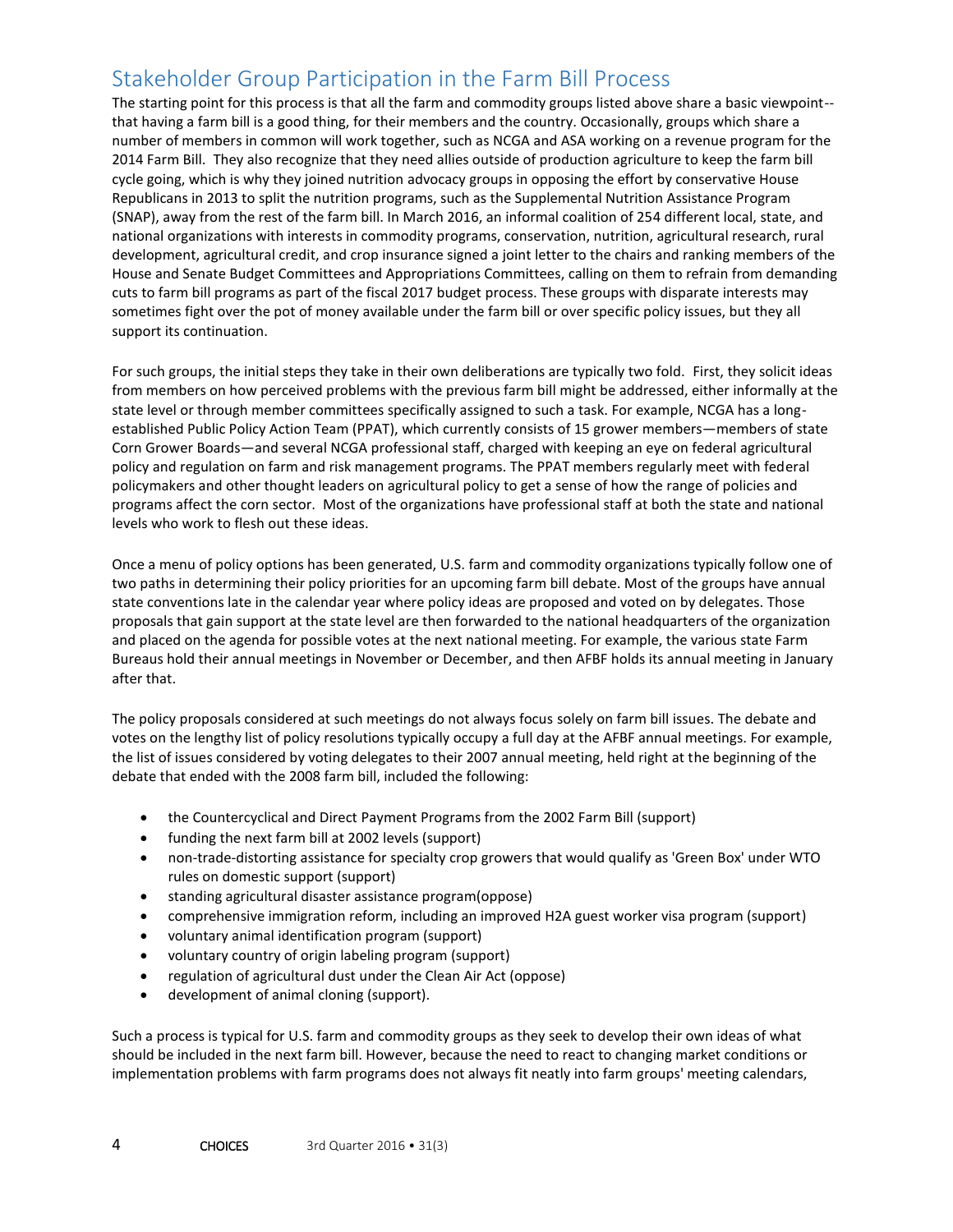most of them also have empowered their national leadership (Presidents and members of the Board of Directors) with the authority to endorse or reject new policy ideas on behalf of the organization on a more ad hoc basis.

For example, concerns about widely different payments for the 2014 crop year under the Agricultural Risk Coverage-county option (ARC-CO), even between adjacent counties in a state, were raised in early 2016. After consulting with Farm Service Agency (FSA) officials about the source of the discrepancy, farm groups realized that it stemmed from the fact that the U.S. Department of Agriculture's (USDA) National Agricultural Statistical Service (NASS) often had insufficient information on yields in counties outside core production areas to publish estimated county yields. For counties lacking such estimates, FSA was forced to rely instead upon estimates drawn from data collected by USDA's Risk Management Agency (RMA), which created the discrepancies. This information became known to farm groups after their annual meetings. Since this issue was not addressed in the policy resolutions voted on at ASA's annual meeting in March of 2016, the advice to their members to be more diligent in returning NASS surveys in order to improve the coverage of NASS county yields for soybeans had to be approved by the ASA Board instead.

# Role of Agricultural Economists

Many of these groups ask professional agricultural economists, either employed within their organizations, as private consultants, or working at land grant universities, to take a look at the farm bill specific ideas generated within the membership—to vet them, flesh them out, and in many cases come up with preliminary estimates of the budget costs associated with the proposal and potential benefits their members would receive if the new policy were to be implemented. These analyses can either be requested near the beginning of the policy process, or after the basic policy concept is approved by the membership at the association's annual meetings.

In addition, there are agricultural policy entities at a number of U.S. universities, such as the Food and Agricultural Policy Research Institute (FAPRI) at the University of Missouri and Iowa State University, the Agricultural and Food Policy Center (AFPC) at Texas A&M University, and the Agricultural Policy Analysis Center (APAC) at the University of Tennessee, which have gathered together agricultural economists with specific expertise on a wide range of policy issues. These groups are relied upon by both farm groups and the House and Senate Agriculture Committee staffs for providing objective, even-handed analyses of farm program proposals using similar methodologies to those used by U.S. government agencies.

Individual economists at other universities also engage in analyses which can impact on the farm bill process, some in favor of the existing array of policies as well as some work in opposition to those policies. Some of this work is done on behalf of specific organizations, for example critiques of crop insurance programs for the Environmental Working Group (Babcock 2016), or for more general policy education purposes for both farmers and the public, such as the work done by several economists under the FarmDoc outreach effort at the University of Illinois at Urbana-Champaign.

## The Public Phase of the Farm Bill Process Begins

Economic analyses are usually released at the same time the farm or commodity organization floats its new policy ideas, to provide them with some economic justification for the proposed changes to the farm bill. The farm groups are then invited to provide witnesses to the hearings held early in the farm bill process by the House and Senate Agriculture Committees, often either state presidents from that group or other prominent grower members from the chair's home state if that crop is widely grown in their state. The first hearings are typically held outside of Washington, D.C., in the home states of key members of the Committee. Witnesses at those hearings are often asked very basic questions, such as "what do you like about the current farm bill?" and "what changes would you like to see made in the next farm bill?"

Beginning early in 2012, the House Agriculture Committee held 13 hearings on farm bill issues, four of them outside of Washington, D.C. in New York, Illinois, Arkansas, and Kansas. The Senate Agriculture Committee actually started its farm bill hearing process several months earlier, with seven hearings stretched between May 2011 and March 2012, two of them held outside of Washington, D.C., in the home states of the chair and ranking minority member of the Committee, Michigan, and Kansas.